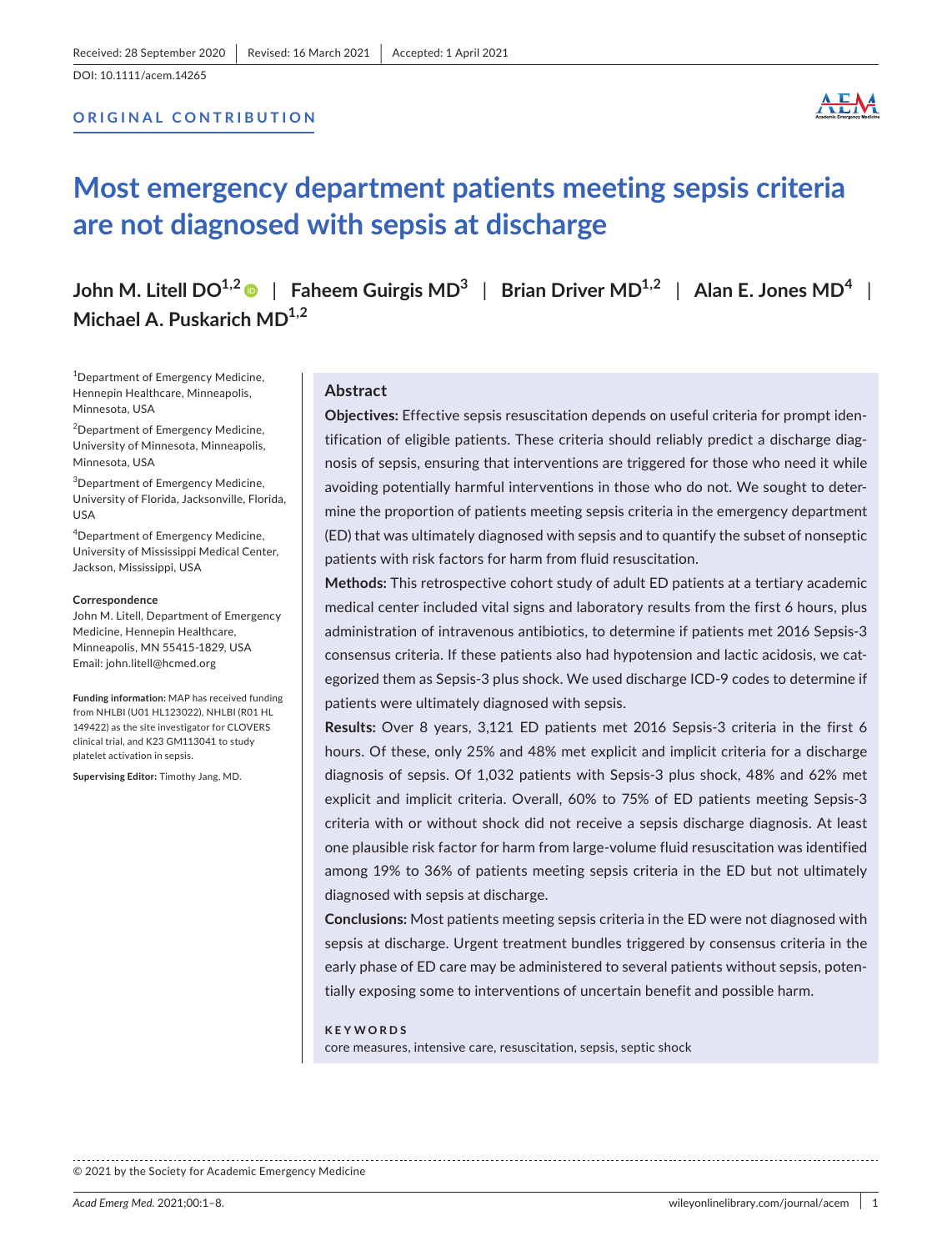## **INTRODUCTION**

Sepsis contributes to the deaths of approximately 5.3 million hospitalized patients per year worldwide. This is likely an underestimate, as data are lacking for almost 90% of the world population.<sup>1</sup> In the United States, sepsis is the leading cause of death in the intensive care unit and the single most expensive inpatient diagnosis. $^{2,3}$  In the decades since Rivers and colleagues $^4$  described a structured approach to early sepsis resuscitation, substantial scrutiny and tremendous resources have been devoted to early identification of sepsis and prompt action to mitigate deterioration to multiorgan dysfunction and death. Since 2015 the U.S. Centers for Medicare & Medicaid Services (CMS) has indexed the quality of hospital care for sepsis to the SEP-1 core measure, a bundle of interventions intended to be delivered to patients within the first few hours of meeting criteria for severe sepsis or septic shock. These interventions (particularly the prompt administration of antibiotics) have been associated with mortality improvement in both adult and pediatric populations<sup>5,6</sup>

Sepsis is a complex, heterogeneous, and lethal syndrome resulting from a dysregulated host response to infection, for which there is no consistent physical manifestation or unique diagnostic marker.<sup>7</sup> This has led to the development of a series of consensus definitions to identify septic patients as early as possible.<sup>7-9</sup> These criteria generally combine physiologic features of inflammation and/ or organ dysfunction with evidence or clinical suspicion of infection. Inevitably these criteria capture a cohort of patients with vital sign or laboratory abnormalities that are not due to infection, leading to diagnostic uncertainty.

To develop sound sepsis policy, criteria to benchmark sepsis incidence have been developed using administrative data, primarily based on formal diagnostic codes. When applied to the same patient population these various techniques yield substantially different point estimates for sepsis incidence and mortality.<sup>10-12</sup> In light of these discrepancies, it is essential to understand the degree to which administrative benchmarking definitions of sepsis—derived with the benefit of hindsight to guide policy development—correspond with consensus definitions, which are ideally applied in real time. Such discrepancies are particularly important given that sepsis resuscitation involves the urgent application of interventions that may harm a subset of patients when applied indiscriminately to those with milder infections or alternative diagnoses. These include invasive procedures, large-volume fluid resuscitation, and broad-spectrum empiric antibiotic therapy.

With this background in mind, we identified patients meeting consensus definitions for suspected sepsis while in the emergency department (ED) and determined whether they were assigned a diagnosis of sepsis at hospital discharge. We also assessed for the presence of certain relevant comorbid conditions. The objective of this investigation was to address two important knowledge gaps: 1) the general relationship between sepsis criteria in the ED and discharge diagnosis of sepsis and 2) the proportion of patients without sepsis who were plausibly at risk for harm from mandated resuscitative

interventions, in whom clinicians may prefer a more nuanced fluid resuscitation strategy.

## **METHODS**

This was a retrospective observational cohort study of adult patients (age  $\geq$  18 years) presenting to an urban academic ED in the U.S. upper Midwest with > 100,000 patient visits per year. The study date range—January 2007 to October 2015—reflects the period between adoption of the EPIC electronic medical record by our institution and the transition from ICD-9 to ICD-10 diagnostic codes for the CMS core measure. To identify patients with suspected sepsis presenting to the ED, we used the most recent definition, Sepsis-3, published in 2016.<sup>7</sup> Our search incorporated data from the first 6 hours of vital sign monitoring and laboratory results. We constrained the data to this time frame to decrease heterogeneity and limit the data to results likely to be available in the ED. All ED patients admitted to the hospital who met consensus criteria for sepsis were considered eligible, excluding those with a primary trauma diagnosis and those with missing ICD-9 codes. To identify patients meeting administrative criteria for sepsis at the time of hospital discharge, we used previously published ICD-9–based strategies for chart abstraction.<sup>13,14</sup> We then compared incidence and mortality trends among these groups.

Although it is still commonly used in clinical practice, we did not use the earlier iteration, the 2001 American College of Chest Physicians/Society for Critical Care Medicine definition (ACCP/ SCCM 2001, hereafter referred to as Sepsis-2).<sup>9</sup> The Sepsis-2 criteria define sepsis as suspected infection plus the presence of two or more systemic inflammatory response syndrome (SIRS) criteria<sup>8</sup>. Despite the continued use of SIRS criteria in contemporary clinical practice the SIRS-based definition of sepsis is broadly understood to be overly sensitive.<sup>15</sup> For the Sepsis-3 definition, patients were included if they had a Sequential Organ Failure Assessment (SOFA) score of ≥2 and suspected infection, conservatively defined as administration of intravenous (IV) antibiotics within 24 hours of admission, consistent with published methodology.<sup>16</sup> Calculation of the SOFA score also followed published methods, with minor modifications.<sup>17</sup> For laboratory components of the SOFA score (platelet count, creatinine, and total bilirubin) we used the first values obtained in the ED if obtained within 6 hours of presentation. The Glasgow Coma Scale (GCS) score was used as recorded in the medical record. Patients treated with vasopressors met a SOFA score of at least 2, by definition, and were therefore considered to meet Sepsis-3 criteria if they were also given antibiotics within the specified time frame. We ignored the respiratory component of the score. Arterial blood gases were rarely checked in the ED and thus data to reliably calculate a PaO<sub>2</sub>/FiO<sub>2</sub> ratio were almost never available; documentation of supplemental oxygen delivery was also highly inconsistent.18,19 Consistent with clinical practice and prior reports, missing data were assumed to be normal.<sup>20</sup> We further defined a cohort of patients meeting Sepsis-3 criteria plus an initial lactate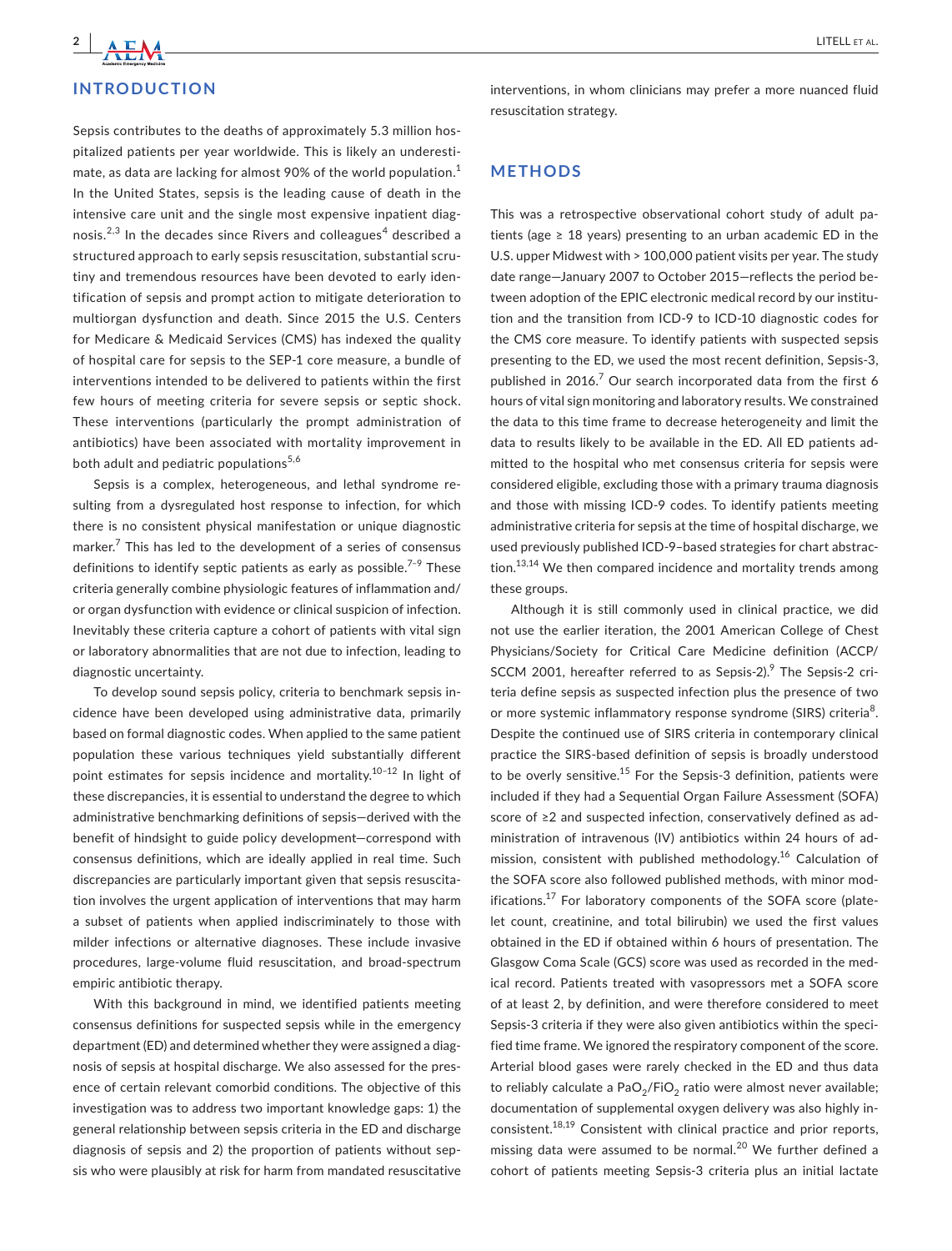level > 2 and any systolic blood pressure < 90 mm Hg, which we referred to as Sepsis-3 plus shock. We considered this combination of variables to be a reasonable trigger for crystalloid resuscitation in the ED setting.

We used previously described explicit and implicit criteria<sup>14</sup> to determine a discharge diagnosis of sepsis from administrative data. Explicit sepsis was defined as the presence of an ICD-9 code for septicemia (038), sepsis (995.91), severe sepsis (995.92), or septic shock (785.52). (These are similar to ICD-10 criteria used by CMS to identify patients for potential abstraction for core measure compliance.) Implicit sepsis was defined as any ICD-9 code indicating infection plus any code indicating organ dysfunction, as previously articulated by Angus and colleagues.<sup>13</sup> We also calculated the proportion of patients with an infection diagnosis according to the Angus definition but without associated organ failure. We excluded all patients with a primary trauma diagnosis from the analysis since prophylactic antibiotics are commonly administered to patients sustaining a traumatic or orthopedic injury.

The primary outcome was the proportion of ED patients with suspected sepsis based on consensus criteria who were not ultimately diagnosed with sepsis based on coded diagnosis at discharge. A preplanned secondary outcome was the subset of these ultimately nonseptic patients that was plausibly at risk of harm from the protocolized administration of a rapid weight-based crystalloid bolus. Our predefined risk factors included ICD-9 codes for comorbid systolic heart failure (428.\*, 785.51), due to risk of pulmonary edema; cirrhosis (571.\*, K74), due to interstitial edema and risk of volume overload; and dialysis-dependent renal failure (585.6), due to risk of volume overload. Morbid obesity (278.01, V85) was also considered a risk

factor due to the risk of volume overload in routine clinical practice if actual weight rather than ideal body weight is used for dosing.

We performed data cleaning and analysis using Microsoft Excel and Stata v15.1 (StataCorp, College Station, TX). Our analysis involved simple descriptive statistics. We calculated the frequency of sepsis incidence and mortality for each of the various case definitions, reported as proportions with 95% confidence intervals (CIs) of the point estimates. The study was reviewed by the institutional review board and determined to be exempt under 45 CFR 46.101. Our manuscript was prepared according to published guidelines for the reporting of studies conducted using observational routinely collected health data (RECORD).

## **RESULTS**

During the study period, 4,060 patients received IV antibiotics in the ED and scored at least 2 on the SOFA. We excluded 935 patients with a primary trauma diagnosis and 4 with missing ICD-9 codes. This left for further analysis 3,121 patients meeting our criteria for Sepsis-3 and 1,032 patients meeting our criteria for Sepsis-3 plus shock. The relationships between patients meeting these criteria are summarized in the study flow diagram in Figure 1. Baseline demographics, vital signs, and clinical criteria for the two groups are summarized in Table 1.

Approximately one-quarter of patients meeting Sepsis-3 criteria in the ED were ultimately assigned an explicit sepsis diagnosis at discharge. Approximately twice as many of these patients met implicit sepsis criteria;<sup>13</sup> however, this was still a minority of



**FIGURE 1** Study flow diagram. \*Defined as any systolic blood pressure < 90 mm Hg and first lactate > 2 mmol/L. Lower box overlap signifies that patients may meet both criteria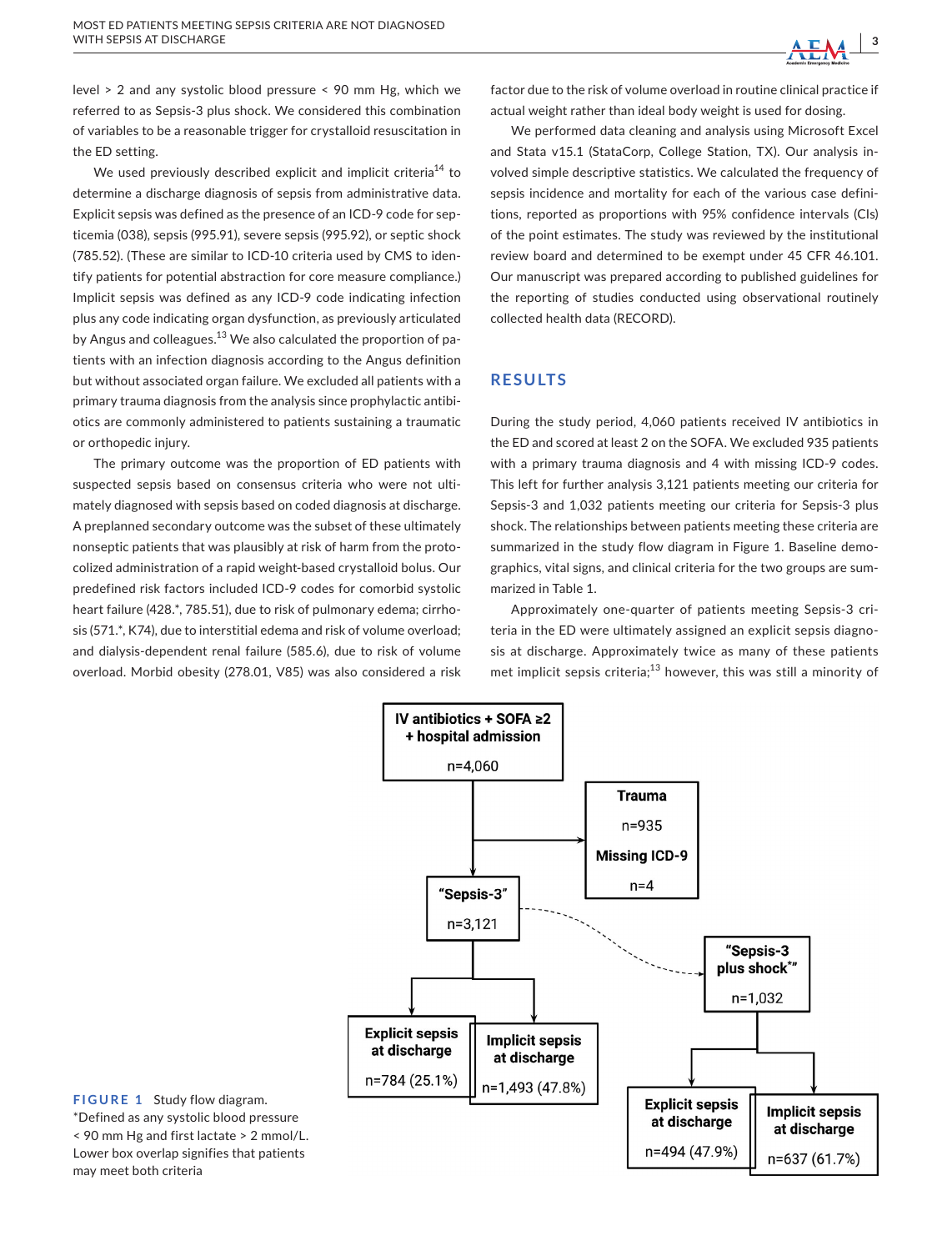

| <b>Criterion</b>                              | Subset meeting only<br>Sepsis-3 criteria | <b>Subset meeting Sepsis-3</b><br>criteria plus shock <sup>a</sup> |
|-----------------------------------------------|------------------------------------------|--------------------------------------------------------------------|
| Sample size (n)                               | 3,121                                    | 1,032                                                              |
| Age (y), mean $(\pm SD)$                      | 59 $(\pm 17.5)$                          | $60(\pm 17)$                                                       |
| Female sex, n (%)                             | 1,141(36.6)                              | 376 (36.4)                                                         |
| Race, n (%)                                   |                                          |                                                                    |
| American Indian/Alaskan<br><b>Native</b>      | 184(6.0)                                 | 55(5.5)                                                            |
| Asian/Pacific Islander                        | 127(4.1)                                 | 50(4.8)                                                            |
| Black/African American                        | 843 (27.5)                               | 234 (23.3)                                                         |
| White                                         | 1,655(54.0)                              | 593 (59.0)                                                         |
| Other/multiracial/declined                    | 82(2.7)                                  | 100 (9.7)                                                          |
| Ethnicity, n (%)                              |                                          |                                                                    |
| Hispanic                                      | 176 (5.7)                                | 49 (4.9)                                                           |
| Initial vital signs, median (IQR)             |                                          |                                                                    |
| Heart rate (beats/min)                        | 98 (83, 115), $\{0\}$                    | 109 (92, 125), {0}                                                 |
| Respirations (breaths/min)                    | 19 (16, 24), {0}                         | 21 (17, 27), ${0}$                                                 |
| Systolic blood pressure<br>(mm Hg)            | 126 (107, 149), {0}                      | 111 (87, 137), {0}                                                 |
| Temperature, °F                               | 98.4 (97.3, 100.0), {17}                 | 98.3 (96.8, 100.2), {7}                                            |
| SpO <sub>2</sub> (%)                          | 96 (93, 99), {16}                        | 96 (92, 98), {7}                                                   |
| Laboratory results, <sup>b</sup> median (IQR) |                                          |                                                                    |
| Leukocyte count $(x10^9/L)$                   | 11.5 (7.9, 16.3) {8}                     | 13.6 (8.7, 19.6), {1}                                              |
| Platelet count $(x10^9/L)$                    | 204 (138, 279) {12}                      | 214 (146, 291), {6}                                                |
| Serum creatinine (mg/dL)                      | 1.6(0.9, 3.1), [17]                      | 1.4(0.9, 2.6), 9                                                   |
| Total bilirubin (mg/dL)                       | $0.6$ (0.3, 1.3), ${811}$                | $0.6$ (0.4, 1.3), ${133}$                                          |
| Venous lactate (mmol/L)                       | 2.0 (1.3, 3.6), {1,442}                  | 3.4(2.5, 5.5)[0]                                                   |
| GCS, median (IQR)                             | 14 (11, 15) {385}                        | 14 (9, 15)                                                         |

**TABLE 1** Characteristics of patients meeting Sepsis-3 criteria

Abbreviations: IQR, interquartile range; GCS, Glasgow Coma Scale score; SpO<sub>2</sub>, peripheral oxygen saturation.

<sup>a</sup>Defined as Sepsis-3 criteria plus first systolic blood pressure < 90 mm Hg and first lactate >

2 mmol/L.

<sup>b</sup>Within 6 hours of presentation {number of missing data elements}.

patients. Notably, 69% of patients meeting Sepsis-3 criteria received a discharge diagnosis of sepsis without organ failure. This implies that approximately 30% of patients with suspected sepsis who were consequently treated with early antibiotics were later determined to have had a noninfectious cause of their physiologic derangement or organ failure. In other words, their AKI or hypoxemia, etc., were ultimately judged not to have been related to their presenting infection. Among these, the most common noninfectious diagnoses included poisoning/overdose, inhalation pneumonitis, acute respiratory failure (due to a combination of asthma, COPD, and/or heart failure), diabetic ketoacidosis, and acute renal failure. Mortality among patients meeting sepsis consensus criteria in the ED was 8.7% for Sepsis-3 and 15.6% for Sepsis-3 plus shock. ICU lengths of stay were short in both cohorts, presumably due to early deaths. These data are presented in Table 2. Approximately 39% and 31% of patients with suspected sepsis or septic shock who were not ultimately diagnosed with sepsis at

discharge had at least one prespecified risk factor for potential harm from large-volume fluid resuscitation. These data are outlined in Table 3 and Figure 2.

To assess for potential changes in coding practices, we accounted for the number of Sepsis-3 cases, number of cases admitted to the ICU, and ICU length of stay as a function of time. None of these analyses revealed a significant linear association between any of these variables and year of the encounter (2007–2015).

## **DISCUSSION**

Our data imply that a majority of ED patients meeting Sepsis-3 criteria for suspected sepsis were not ultimately diagnosed with sepsis at discharge. This includes a subset of patients with compelling evidence of septic shock. A substantial portion of these ultimately nonseptic patients could have been exposed to mandated interventions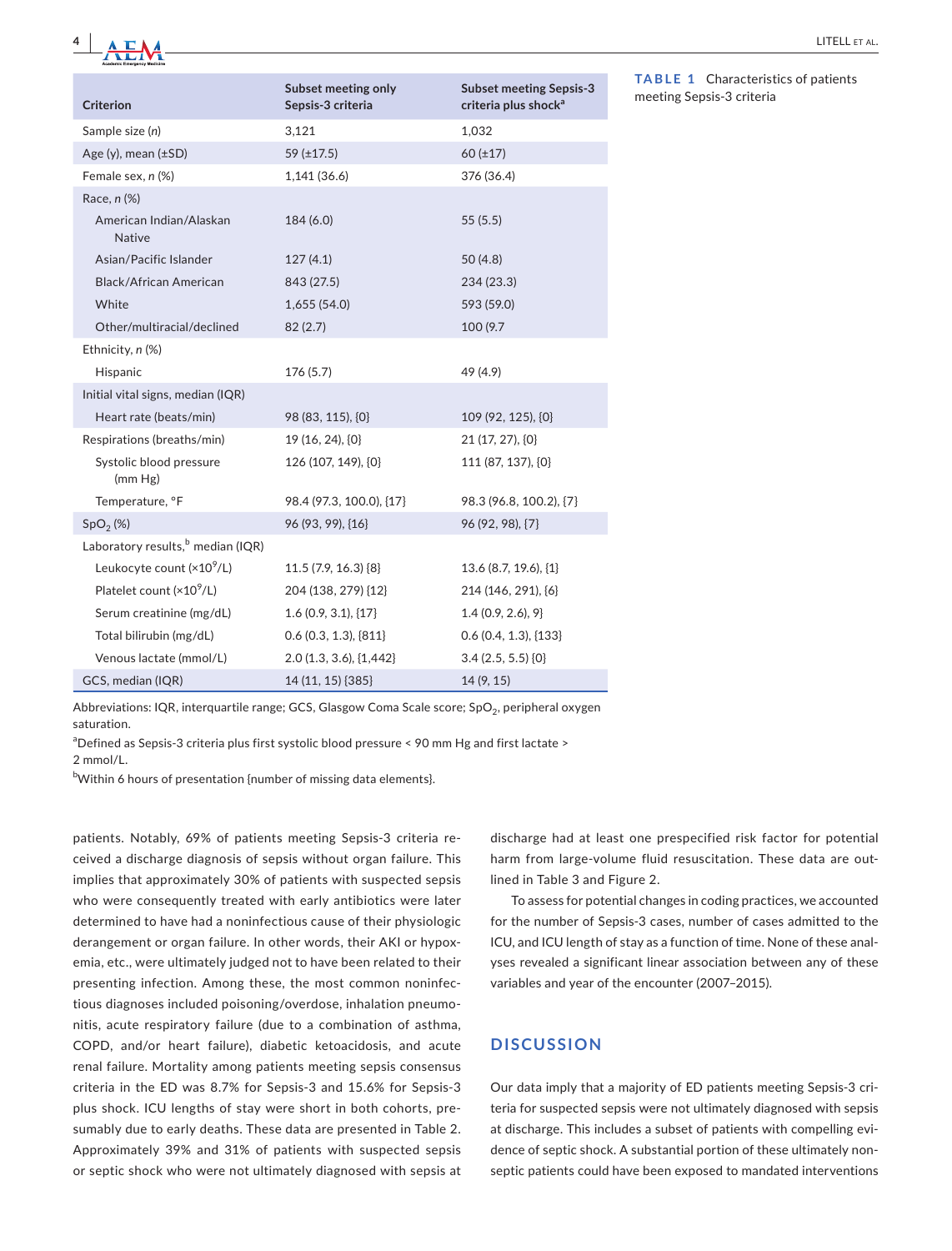**TABLE 2** Relationship between suspected sepsis in the ED and coded diagnosis at hospital discharge, plus certain clinical outcomes

| Criterion                                               | Sepsis-3         | Sepsis- $3 +$<br>shock $a$ |
|---------------------------------------------------------|------------------|----------------------------|
| Sample size (n)                                         | 3.121            | 1.032                      |
| Explicit criteria for sepsis, % (95% CI)                | $25.1(23.6-6.7)$ | 47.9 (44.8-50.9)           |
| Implicit criteria for sepsis, % (95% CI)                | 47.8 (46.1-49.6) | $61.7(58.7 - 64.6)$        |
| Infection without ICD-9 coded organ failure, % (95% CI) | 69.3 (67.7–70.9) | 71.4 (68.5 - 74.1)         |
| Qutcomes                                                |                  |                            |
| ICU length of stay (days), median (IQR)                 | 0.6(0, 3.1)      | 0(0, 1.8)                  |
| Hospital LOS (days), median (IQR)                       | 5(3, 10)         | 4(2, 8)                    |
| Mortality, % (95% CI)                                   | 271(8.7)         | 163(15.6)                  |
|                                                         |                  |                            |

 **<sup>|</sup> 5**

Abbreviations: IQR, interquartile range; ICU, intensive care unit; LOS, length of stay. a Defined as Sepsis-3 criteria plus any systolic blood pressure < 90 mm Hg *and* first lactate > 2 mmol/L.

#### **TABLE 3** Distribution of potential risk factors for harm among patients with an explicit diagnosis of sepsis at discharge

|                                                   | Sepsis-3<br>$(n = 3, 121)$                                     |                                                          | Sepsis-3 + shock <sup>a</sup><br>$(n = 1,032)$              |                                                                 |
|---------------------------------------------------|----------------------------------------------------------------|----------------------------------------------------------|-------------------------------------------------------------|-----------------------------------------------------------------|
| <b>Criterion</b>                                  | No explicit sepsis diagnosis<br>at discharge<br>$(n = 2, 337)$ | Explicit sepsis diagnosis at<br>discharge<br>$(n = 784)$ | No explicit sepsis diagnosis<br>at discharge<br>$(n = 538)$ | <b>Explicit sepsis diagnosis</b><br>at discharge<br>$(n = 494)$ |
| At least one risk<br>factor for harm,<br>$n (\%)$ | 902 (38.6)                                                     | 215 (27.4)                                               | 165 (30.7)                                                  | 111(22.5)                                                       |
| Specific risk factors,<br>$n (\%)$                |                                                                |                                                          |                                                             |                                                                 |
| <b>CHF</b>                                        | 381(16.4)                                                      | 112(14.3)                                                | 96 (17.8)                                                   | 63(12.7)                                                        |
| <b>ESRD</b> on dialysis                           | 389(16.6)                                                      | 95(12.1)                                                 | 32(5.9)                                                     | 35(7.1)                                                         |
| Cirrhosis                                         | 165(7.1)                                                       | 18(2.3)                                                  | 31(5.8)                                                     | 11(2.2)                                                         |
| Morbid obesity                                    | 91(3.9)                                                        | 11(1.4)                                                  | 21(3.9)                                                     | 15(3.0)                                                         |

Abbreviations: CHF, congestive heart failure (including cardiogenic shock); ESRD, end-stage renal disease.

a Defined as Sepsis-3 criteria plus any systolic blood pressure < 90 mm Hg *and* first lactate > 2 mmol/L.

with the potential to cause harm. These findings have implications for clinical care, regulatory policy, and trial design.

Among our patients, the Sepsis-3 consensus criteria were a relatively poor predictor of sepsis discharge diagnosis. This discrepancy between clinical criteria for suspected sepsis and administrative diagnosis of sepsis at discharge was poor regardless of whether sepsis was ultimately defined using explicit or implicit criteria. This finding has precedent in other clinical settings.<sup>11</sup> Overall, 60% to 75% of patients meeting our criteria for sepsis or septic shock in the ED did not receive a diagnostic code that would have made them potentially eligible for the CMS SEP-1 core measure. In other words, contemporary criteria used to direct resuscitative interventions to patients expected to receive a sepsis diagnosis at discharge appear quite likely to affect an even larger cohort of patients that will not meet discharge sepsis criteria. These patients thus receive interventions intended to achieve compliance with a quality metric for which they are, based on these data, unlikely to qualify.

It is important to note that our point estimates almost certainly overestimate the relationship between initial sepsis criteria and final diagnosis because we only included patients admitted to the hospital. It is likely that even more patients met these criteria initially but were ultimately discharged from the ED. This observation may have policy implications for the development of patient care mandates, which frequently rely on initial clinical parameters like vital signs and laboratory results in the ED to identify patients for initiation of treatment protocols.

As an illustration of the implications for management, a substantial portion of patients in our cohort with suspected septic shock on arrival but no sepsis diagnosis at discharge had one or more comorbid conditions that may respond poorly to algorithmically and indiscriminately applied resuscitative interventions. Given the limitations of our data, we did not specifically test for these adverse effects, but rather provide these estimates as a consideration for future work. Current mandates for the initial care of patients meeting consensus criteria for septic shock include an empiric 30 mL/kg crystalloid bolus.<sup>21</sup> The majority of the patients in our study population did not receive a discharge diagnosis of sepsis and a substantial number of those in the Sepsis-3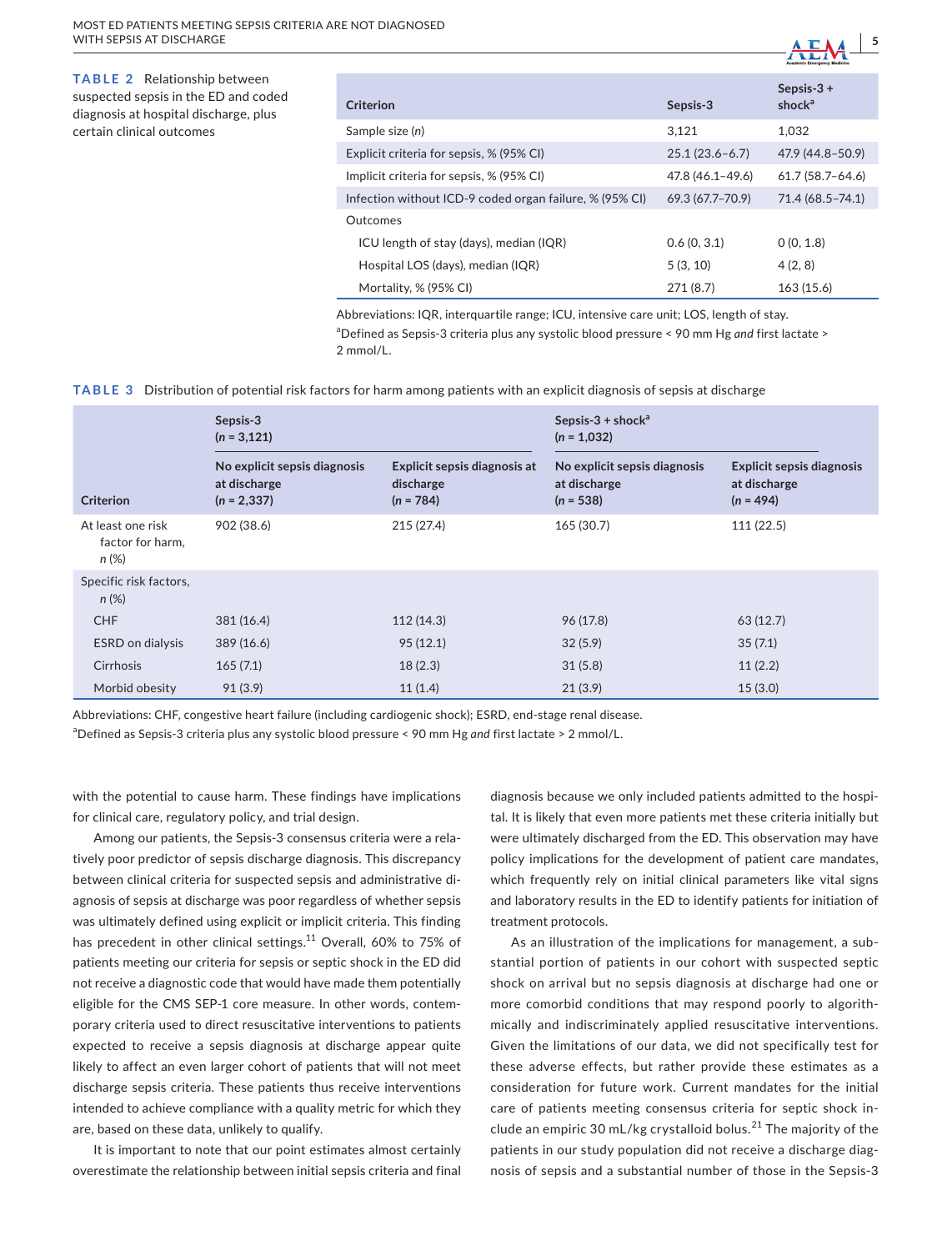



**FIGURE 2** Overlap of Sepsis-3 criteria, explicit sepsis diagnosis at discharge, and risk factors for harm

plus shock subset had one or more theoretical risk factors for harm from a rapid crystalloid bolus. An overly sensitive approach to resuscitation would be reasonable if patients reliably exhibited other evidence of sepsis or if they were expected to benefit from these interventions even in its absence. Neither is consistently true. There is uncertainty about the ideal method of fluid resuscitation in early sepsis<sup>22</sup> and whether a universal approach has similar benefits in various sepsis phenotypes.<sup>23</sup> Wholesale compliance with the SEP-1 bundle may not necessarily impact mortality, and individual components may be more or less relevant in different  $c$ clinical contexts.<sup>24</sup> More pertinent to this analysis, data demonstrating the benefit of fluid administration in low-risk patients without sepsis are generally lacking. Moreover, volume overload is associated with an increased risk of hospitalization, respiratory failure, and death in certain populations.<sup>25-28</sup> Indiscriminate or misguided crystalloid administration cannot be considered a benign therapy.

Early identification of patients with sepsis and septic shock is essential to the prompt initiation of all resuscitative efforts. To that end, it is vital to understand the prevalence of sepsis as early as possible. This would ideally occur in the ED, which is constantly available and is equipped for rapid resuscitation. Consensus criteria drive upfront resuscitative care and allocation of hospital resources, while coded diagnoses at discharge are used retrospectively to develop policy, assess epidemiology, and drive quality improvement efforts. The relationships between these criteria have significant implications for both the design of clinical trials of novel interventions in sepsis and the development of related health policy, such as the CMS SEP-1 core measure. The extent to which these definitions overlap or diverge affects our understanding of sepsis and best practices for management. Further defining the pretest probability thresholds, patient phenotypes, and clinical contexts for which suspected infection should trigger sepsis bundle elements remains an important area of continued investigation. This echoes similar approaches taken for other clinically ambiguous diagnoses targeted with core measures in the ED.<sup>29</sup>

## **LIMITATIONS**

The results of this single-site study may not be generalizable to other health systems or geographic regions—particularly the developing world—and warrant external validation. Our data are subject to human and technological errors and our use of a retrospective data set, which was not originally collected for the purposes of a specific research question, may have compromised our analysis to the extent that it introduced confounding variables or excluded certain essential elements. Final diagnoses and the reference standard were determined using ICD-9 codes, which may contribute misattribution bias. This would have been more likely to occur using implicit rather than explicit codes, which are comparatively unambiguous and are used to determine which patients may be eligible for application of quality measures for sepsis; they are therefore the most relevant to this analysis. CMS abstraction for the SEP-1 core measure is based on ICD-10 codes, which were not in use during the period of our analysis. For our data set we were careful to capture ICD-9 codes that closely parallel the relevant ICD-10 codes. It is also possible that early bundled care of some patients mitigated later organ dysfunction, decreasing the number of implicit sepsis cases identified.

We chose to define suspected infection as administration of any IV antibiotics within 24 hours, which may be too nonspecific, but serves as a reasonable proxy for suspected infection in clinical practice. We applied a conservative standard to only those patients most clearly meeting Sepsis-3 criteria in the ED in an attempt to minimize the effect of fringe or mild cases. Regarding the SOFA score, application in clinical practice is limited by the variables collected; missing variables in our analysis could have influenced the findings. Due to limitations in data quality for the respiratory component in particular, more patients likely qualified for these criteria than we identified. However, we chose to focus on patients clearly meeting Sepsis-3 criteria rather than making risky assumptions given data quality limitations. While it is possible that we misidentified some patients who were intubated due to altered mental status and airway compromise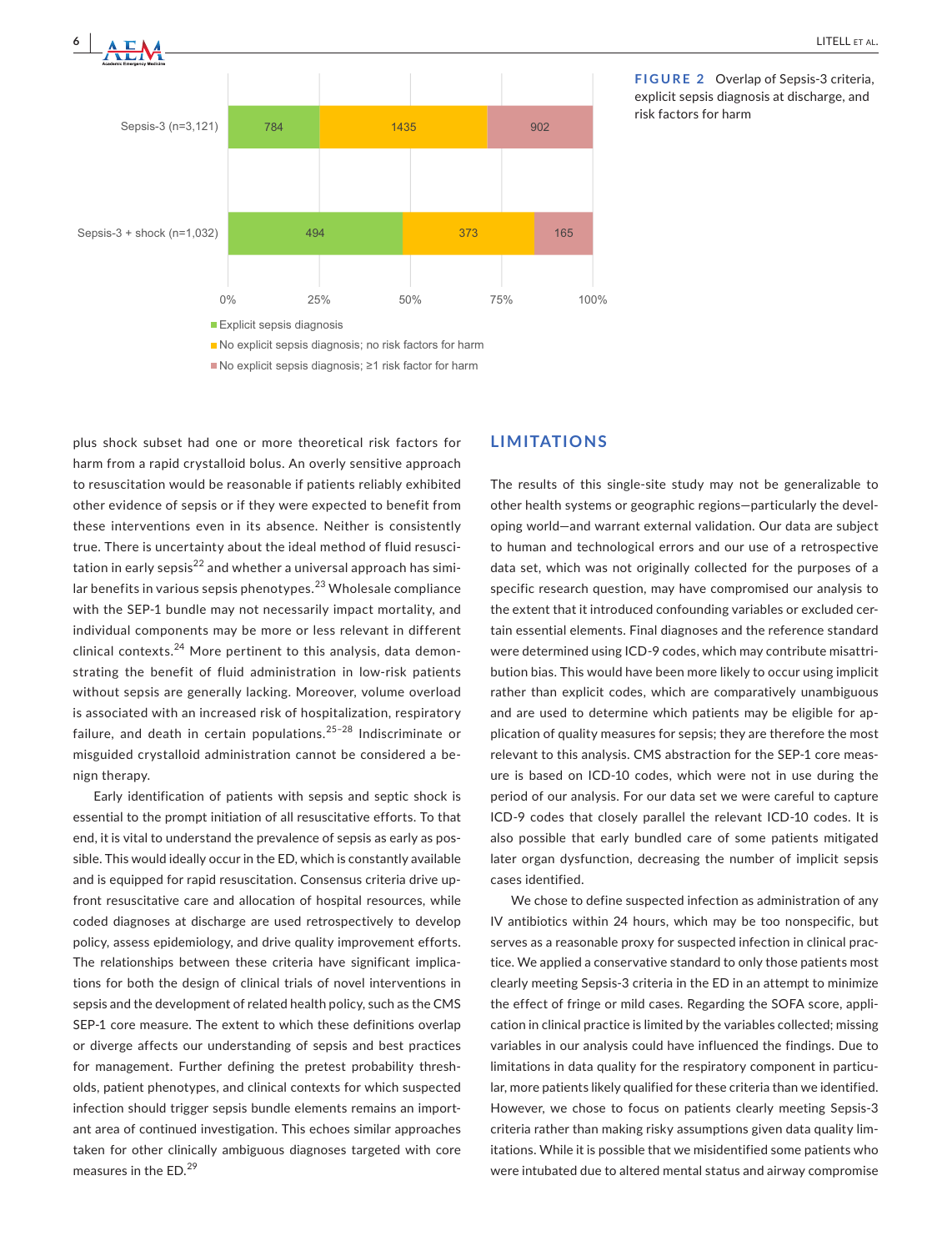rather than respiratory failure using this criteria, those patients would likely have qualified for a SOFA score of 2 based on the GCS and neurologic organ failure criteria and would have been included in the cohort either way. We used any elevated SOFA score of at least 2, not necessarily a new or acute change. This may have led to overestimates of patients meeting Sepsis-3 criteria and could have affected the correlation with hospital discharge diagnoses.

The purported risk factors for harm were established a priori and defined by ICD-9 codes alone, and the associated risk is only theoretical. We sought these data largely to determine the general scope of a common clinical dilemma: Do certain septic patients warrant a more judicious approach to crystalloid administration, or is a uniform resuscitative approach to all septic patients of greater net benefit? These factors may or may not translate to actual harm, and in fact some data from other investigators suggest that patients with sepsis and heart failure might not be at risk of harm from early fluid resuscitation.<sup>30</sup> Rather, we view this as thought provoking, recommend additional research toward these risk factors, and await the results of ongoing randomized control trials.

## **CONCLUSIONS**

A substantial majority of patients with suspected sepsis and septic shock based on consensus definitions in the ED are not diagnosed with sepsis at discharge. These data have implications for early sepsis care and the formulation of health policy related to sepsis epidemiology and management. Algorithmically applied volume resuscitation may expose a large subset of patients without sepsis to potential harm.

#### **CONFLICT OF INTEREST**

The authors have no potential conflicts to disclose.

#### **AUTHOR CONTRIBUTIONS**

Study concept and design: Michael A. Puskarich. Acquisition of the data: Michael A. Puskarich. Analysis and interpretation of the data: Michael A. Puskarich, John M. Litell. Drafting of the manuscript: John M. Litell, Michael A. Puskarich. Critical revision of the manuscript for important intellectual content: all authors. Statistical expertise: Michael A. Puskarich, Brian Driver. Acquisition of funding: n/a.

#### **ORCID**

*John M. Litell* <https://orcid.org/0000-0002-4279-2195>

#### **REFERENCES**

- 1. Fleischmann C, Scherag A, Adhikari NKJ, et al. Assessment of global incidence and mortality of hospital-treated sepsis. current estimates and limitations. *Am J Respir Crit Care Med*. 2016;193(3):259–272.
- 2. Martin GS, Mannino DM, Eaton S, Moss M. The epidemiology of sepsis in the United States from 1979 through 2000. *N Engl J Med* 2003;348(16):1546–1554.
- 3. Torio CM, Moore BJ. National inpatient hospital costs: the most expensive conditions by payer, 2013 #204. Healthcare Cost and Utilization Project (HCUP) website. 2016. Accessed December 9, 2019. [https://www.hcup-us.ahrq.gov/reports/statbriefs/sb204](https://www.hcup-us.ahrq.gov/reports/statbriefs/sb204-Most-Expensive-Hospital-Conditions.jsp) [-Most-Expensive-Hospital-Conditions.jsp](https://www.hcup-us.ahrq.gov/reports/statbriefs/sb204-Most-Expensive-Hospital-Conditions.jsp)
- 4. Rivers E, Nguyen B, Havstad S, et al. Early goal-directed therapy in the treatment of severe sepsis and septic shock. *N Engl J Med*. 2001;345(19):1368–1377.
- 5. Seymour CW, Gesten F, Prescott HC, et al. Time to treatment and mortality during mandated emergency care for sepsis. *N Engl J Med*. 2017;376(23):2235–2244.
- 6. Evans IV, Phillips GS, Alpern ER, et al. Association between the new york sepsis care mandate and in-hospital mortality for pediatric sepsis. *JAMA*. 2018;320(4):358–367.
- 7. Singer M, Deutschman CS, Seymour CW, et al. The third International Consensus Definitions for Sepsis and Septic Shock (Sepsis-3). *JAMA*. 2016;315(8):801–810.
- 8. Bone RC, Balk RA, Cerra FB, et al. Definitions for sepsis and organ failure and guidelines for the use of innovative therapies in sepsis. The ACCP/SCCM Consensus Conference Committee. American College of Chest Physicians/Society of Critical Care Medicine. *Chest*. 1992;101(6):1644–1655.
- 9. Levy MM, Fink MP, Marshall JC, et al. 2001 SCCM/ESICM/ACCP/ ATS/SIS International Sepsis Definitions Conference. *Crit Care Med*. 2003;31(4):1250–1256.
- 10. Gaieski DF, Edwards JM, Kallan MJ, Carr BG. Benchmarking the incidence and mortality of severe sepsis in the United States. *Crit Care Med*. 2013;41(5):1167–1174.
- 11. Henriksen DP, Laursen CB, Jensen TG, Hallas J, Lassen AT, Incidence rate of community-acquired sepsis among hospitalized acute medical patients—a population-based survey. *Crit Care Med*. 2015;43(1):13–21.
- 12. Gaieski DF, Mikkelsen ME, Band RA, et al. Impact of time to antibiotics on survival in patients with severe sepsis or septic shock in whom early goal-directed therapy was initiated in the emergency department\*. *Crit Care Med*. 2010;38(4):1045.
- 13. Angus DC, Linde-Zwirble WT, Lidicker J, Clermont G, Carcillo J, Pinsky MR. Epidemiology of severe sepsis in the United States: analysis of incidence, outcome, and associated costs of care. *Crit Care Med*. 2001;29(7):1303–1310.
- 14. Filbin MR, Arias SA, Camargo CA, Barche A, Pallin DJ. Sepsis visits and antibiotic utilization in US emergency departments. *Crit Care Med*. 2014;42(3):528–535.
- 15. Vincent JL, Opal SM, Marshall JC, Tracey KJ. Sepsis definitions: time for change. *Lancet*. 2013;381(9868):774–775.
- 16. Henning DJ, Puskarich MA, Self WH, et al. An emergency department validation of the SEP-3 sepsis and septic shock definitions and comparison with 1992 consensus definitions. *Ann Emerg Med*. 2017;70(4):544–525.
- 17. Guirgis FW, Puskarich MA, Smotherman C, et al. Development of a simple sequential organ failure assessment score for risk assessment of emergency department patients with sepsis. *J Intensive Care Med*. 2020;35(3):270–278.
- 18. Rice TW, Wheeler AP, Bernard GR, et al. Comparison of the SpO2/ FIO2 ratio and the PaO2/FIO2 ratio in patients with acute lung injury or ARDS. *Chest*. 2007;132(2):410–417.
- 19. Jones AE, Trzeciak S, Kline JA. The Sequential Organ Failure Assessment score for predicting outcome in patients with severe sepsis and evidence of hypoperfusion at the time of emergency department presentation. *Crit Care Med*. 2009;37(5):1649–1654.
- 20. Grissom CK, Brown SM, Kuttler KG, et al. A modified sequential organ failure assessment score for critical care triage. *Disaster Med Public Health Prep*. 2010;4(4):277–284.
- 21. Severe Sepsis and Septic Shock Management Bundle (Composite Measure). Centers for Medicare & Medicaid Services website.